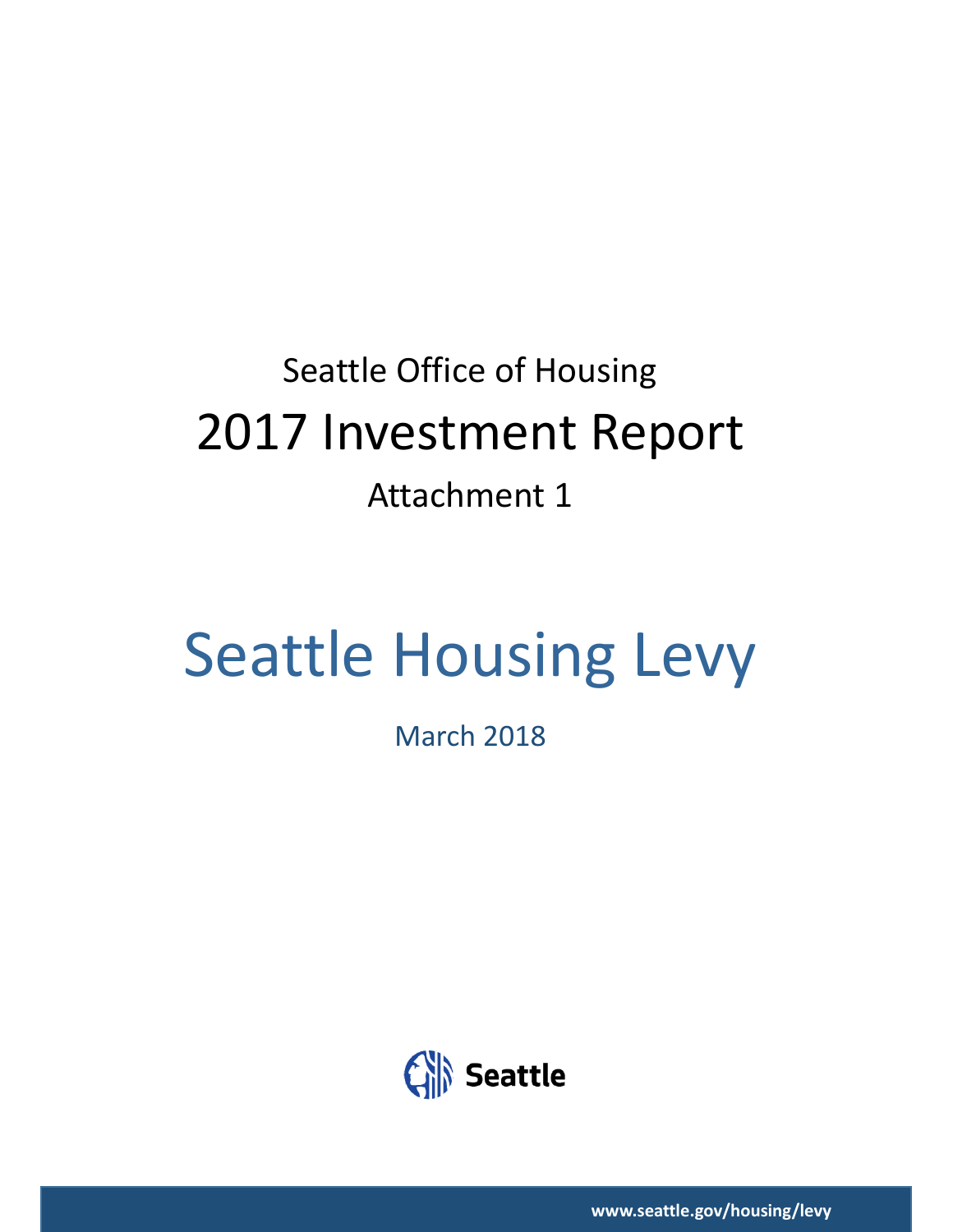### HOUSING LEVY OVERSIGHT COMMITTEE

Doug Ito, Chair, SMR Architects Beth Boram, Beacon Development Group Debbie Carlsen, LGBTQ Allyship Vallerie Fisher, Southeast Seattle Resident Erin Christensen Ishizaki, Mithun Ann Melone, U.S. Bancorp Colin Morgan-Cross, Mercy Housing Northwest Leslie Brinson Price, Office of Mayor Jenny A. Durkan Kristin Pula, HomeSight Traci Ratzliff, Seattle City Council Central Staff Kelly Rider, King County Department of Community and Human Services Doug Vann, Tashiro Kaplan Lofts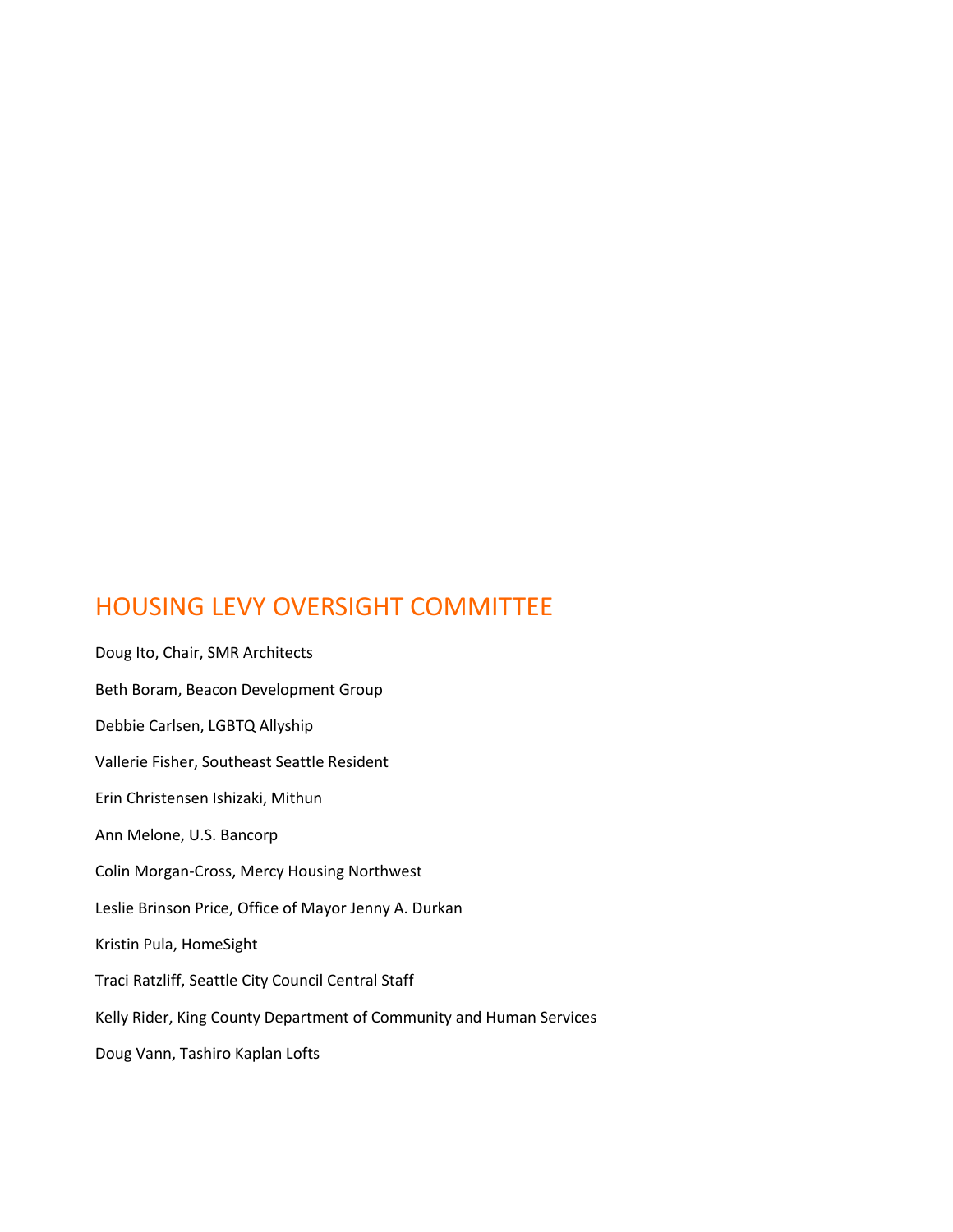## TABLE OF CONTENTS

| Rental Production and Preservation Program 3         |  |
|------------------------------------------------------|--|
| Operating and Maintenance Program 5                  |  |
| <b>Homelessness Prevention and Housing Stability</b> |  |
|                                                      |  |
|                                                      |  |
| Acquisition and Preservation Program  10             |  |
| Funding Policies and Administration 11               |  |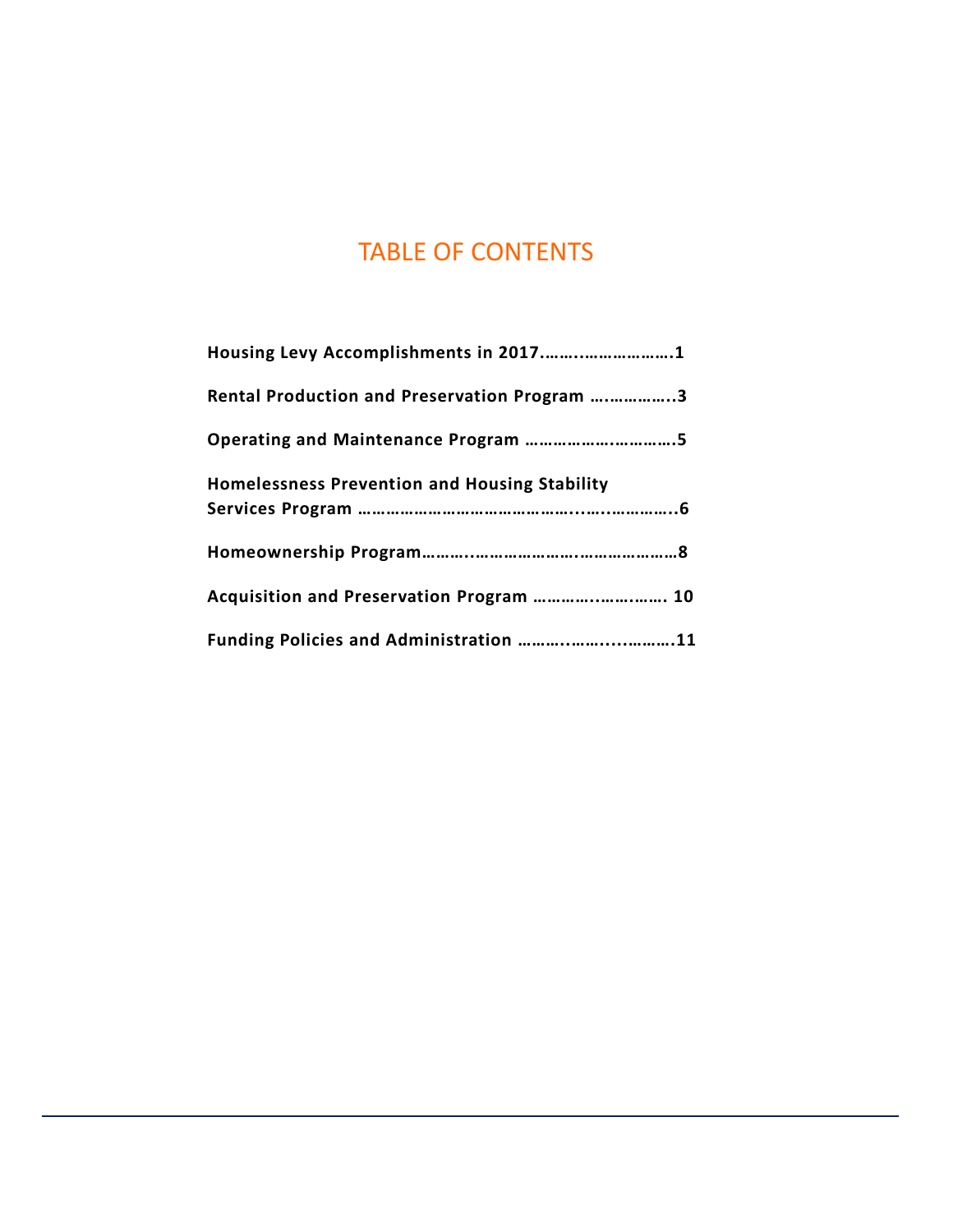

The 2016 Seattle Housing Levy provides \$290 million over seven years for housing production, preservation, and assistance. The current Housing Levy builds on a history of voter support that has provided a significant, consistent resource for affordable housing in Seattle for the past 35 years. Housing Levy funding has attracted substantial investments by other public and private fund sources and created affordable housing that serves thousands of Seattle residents each year.

In 2017, the Office of Housing made its first awards of 2016 Housing Levy funding. This report presents the Levy-funded housing only; a full summary can be seen in the **Office of Housing 2017 Investments Report.**

#### **Rental Production and Preservation**

The program awarded \$28.56 million in Levy funds seven housing development projects with 502 affordable apartments and substantial rehabilitation of an existing low-income building with 233 apartments. The availability of City Council-approved housing bonds and a high level of incentive zoning payments helped the program exceed its production goal for the first year of the levy. Funded projects will begin operations in 1 to 3 years after buildings permits are issued and construction is completed.

#### **Operating and Maintenance**

The program provides annual operating subsidies to Levy-funded housing that serves extremely low-income and homeless residents. The program will begin awarding funds in 2018 or 2019, when the housing development is ready to begin operations in the coming year.

#### **Homelessness Prevention and Housing Stability Services**

Seattle's Human Services Department provided \$1.15 million in Levy funds, combined with other City funds, to community-based agencies for homelessness services and rent assistance. The program assisted 629 households at imminent risk of eviction and homelessness to maintain stable housing, and 260 households to move into housing after living in their car, shelter or on the street – exceeding the program goal.

#### **Homeownership**

The program funded two developments that will construct 25 affordable townhomes for low-income firsttime buyers. These 3-bedroom family sized homes will have resale restrictions so that they will be sold at affordable prices to future homebuyers. The program also provided grants for urgent home repairs to five low-income homeowners unable to access home repair loans. In addition, the administrator for a Foreclosure Prevention Loan Pilot Program was selected; mortgage loans will be available beginning in 2018.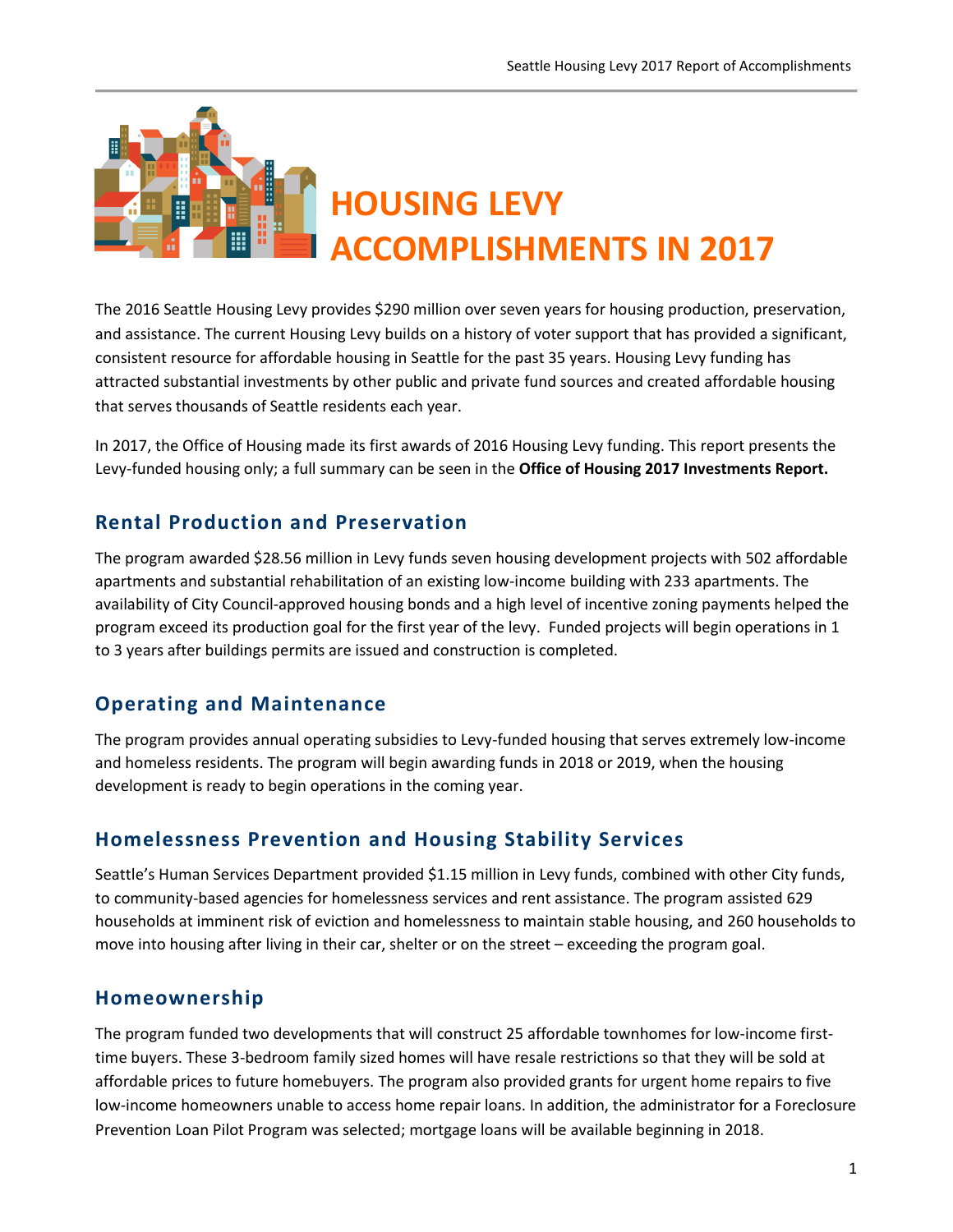#### **Acquisition and Preservation Loans**

The program funded three site acquisition loans for a total of \$10.54 million. Two are short-term loans for projects that applied for and received permanent financing in 2017; they are expected to be repaid in 2018. The third loan has a 5-year term to allow for project planning for housing and ground floor commercial and social services uses.

#### **Administration**

The Housing Levy ordinance sets aside 9% of revenues for administration. In 2017, OH expended \$2.64 million for overall Levy administration and the Human Services Department expended just over \$57,000 to administer the Homelessness Prevention and Housing Stability Services Program. Unspent funds are reserved for later years of the Levy when inflation is expected to push administrative costs above the annual allocation.

|                                                                                 | <b>Funding</b>                                   |                                            | <b>Housing Outcomes</b>           | Status:                                |                                               |  |
|---------------------------------------------------------------------------------|--------------------------------------------------|--------------------------------------------|-----------------------------------|----------------------------------------|-----------------------------------------------|--|
| <b>Levy Program</b>                                                             | <b>Total Levy</b><br><b>Funding</b><br>2017-2023 | <b>Funding</b><br><b>Committed</b><br>2017 | Levy<br><b>Goals</b><br>2017-2023 | Housing /<br><b>Households</b><br>2017 | <b>Meeting or</b><br><b>Exceeding</b><br>Goal |  |
| <b>Rental Production and</b>                                                    |                                                  |                                            | 2,150 units<br>added              | 523                                    | $\sqrt{+}$                                    |  |
| Preservation                                                                    | \$201 M                                          | \$28.56                                    | 350 units<br>reinvestment         | 233                                    | $\sqrt{+}$                                    |  |
| <b>Operating and</b><br>Maintenance <sup>1</sup>                                | \$42 M                                           | <b>NA</b>                                  | 280 units                         | <b>NA</b>                              | <b>NA</b>                                     |  |
| <b>Homelessness</b><br><b>Prevention / Housing</b><br><b>Stability Services</b> | \$11.5 <sub>M</sub>                              | $$1.15$ M                                  | 4,500<br>households               | 889                                    | $\sqrt{+}$                                    |  |
| Homeownership <sup>2</sup>                                                      | \$14.3 <sub>M</sub>                              | \$2.28 M                                   | 280<br>households                 | 30                                     |                                               |  |
| <b>Acquisition and</b><br>Preservation <sup>3</sup>                             | Up to \$30 $M$                                   | \$10.54 <sub>M</sub>                       | N/A                               | 303                                    | <b>NA</b>                                     |  |

#### **Seattle Housing Levy – Summary of Funding and Production in 2017**

<sup>1</sup> *O&M Program will begin making awards in 2018. Funds are awarded to Levy-funded housing developments in the year prior to project opening*.

- <sup>2</sup> *Homeownership Program funding includes \$9.5 million in 2016 Levy funds and \$4.5 million carried forward from the 2009 Levy; additional funds may become available from loan repayments. The Program funded homeownership development and home repair in 2017; foreclosure prevention and purchase assistance loans will begin in 2018.*
- <sup>3</sup> *Acquisition & Preservation Program makes short-term loans for acquisition of buildings or development sites, using other Levy program funds that are not yet needed for projects. Levy outcomes are counted when the project receives permanent financing from the Rental or Homeownership program.*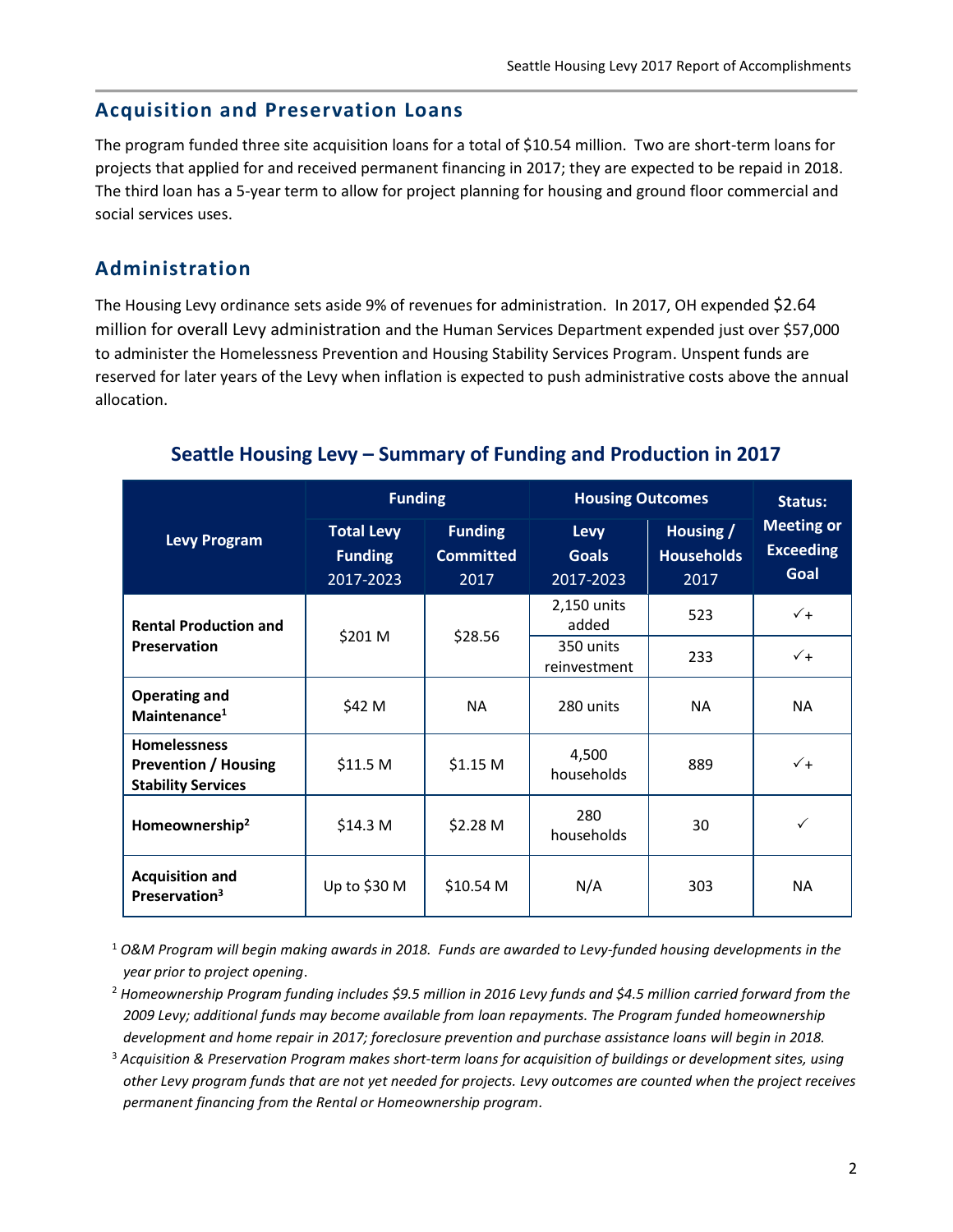## RENTAL PRODUCTION AND PRESERVATION PROGRAM

The largest Levy program provides approximately \$29 million annually in capital funds to support development and preservation of affordable rental housing. Levy funds provide affordable opportunities in neighborhoods throughout the city, and leverage other public and private investment for housing development and operations.

• The program funds new construction, building acquisition and rehabilitation to preserve low-cost housing, and reinvestment in affordable housing when major upgrades are needed. The housing serves eligible residents for a minimum of 50 years.



- At least 60% of total Levy rental housing funds must serve extremely low-income households below 30% AMI. This policy is met by reserving all Operating and Maintenance funds to serve this income group, and awarding at least 52% of Rental Production and Preservation funds to housing set-aside for extremely low income residents.
- Physical inspections and annual compliance reporting ensures that the housing is well maintained, serves the intended resident population, and is financially viable.

#### **2017 Funding Summary**

OH awarded \$28.56 million in Levy funds and \$26.16 million in other City housing funds to seven new development projects and one portfolio preservation project, listed below. These projects will produce 523 affordable apartments, and substantially improve an existing affordable property serving 233 low-income households.

With a significant amount of other City funds available in 2017, OH was able to make substantial progress toward the Levy's 7-year production goals. Other funding included payments made through Incentive Zoning and housing bonds authorized by City Council. The 523 new units funded exceeds the benchmark of 307 units per year; the 233 reinvestment units are well on the way to reaching the Levy goal of 350 reinvestment units.

Funding awarded in 2017 also exceeds the required minimum amount that will serve extremely low-income households: 74% of program funds will support housing for people with incomes at or below 30% AMI. The balance of funds will support housing for people at or below 50% AMI and 60% AMI.

This level of funding reflects the continued success in leveraging other key sources of public and private capital investment, including private equity investment through the 9% Low Income Housing Tax Credit program which is critical for supportive housing and other homeless housing. Overall, projects funds by the Rental Housing Program in 2017 leveraged \$2.71 in other capital investment, and many projects will also leverage significant operating and services funding.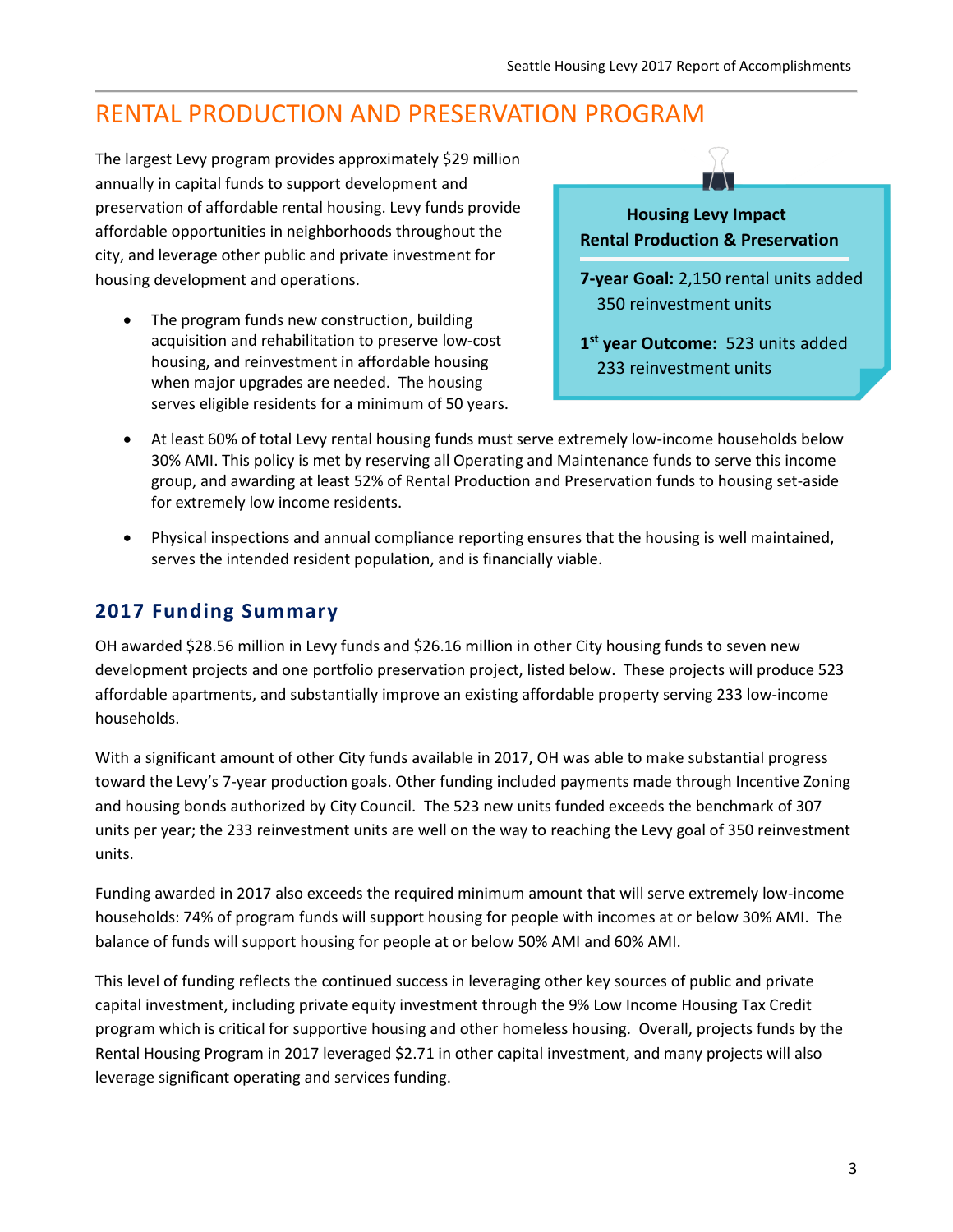|  |  |  | Rental Production and Preservation Program Funding Awards, 2017 |  |  |  |  |
|--|--|--|-----------------------------------------------------------------|--|--|--|--|
|--|--|--|-----------------------------------------------------------------|--|--|--|--|

|                                                                                                        |                                                                            | <b>Affordability</b> |                    |                     | <b>Capital Funding</b>    |                        |
|--------------------------------------------------------------------------------------------------------|----------------------------------------------------------------------------|----------------------|--------------------|---------------------|---------------------------|------------------------|
| <b>Project Name</b><br><b>Project Sponsor</b>                                                          | <b>Population Served</b>                                                   | $30%$<br><b>AMI</b>  | <50%<br><b>AMI</b> | < 60%<br><b>AMI</b> | <b>Total</b><br>$City$ \$ | Levy<br><b>Funding</b> |
| 22 <sup>nd</sup> Ave Supportive Housing<br><b>Downtown Emergency Services</b><br>Center                | Supportive housing for<br>homeless adults with<br>chronic disabilities     | 85                   |                    |                     | \$7.8 M                   | \$7.8 M                |
| <b>Filipino Community Village</b><br>HumanGood Affordable Housing<br>and Filipino Community of Seattle | Seniors aged 55 and over                                                   | 24                   | 25                 | 44                  | \$8.9 M                   | \$3.67 M               |
| Mt Baker Family Housing<br>Mercy Housing Northwest                                                     | Homeless and other low-<br>income families                                 | 47                   |                    | 48                  | \$5 M                     | \$2 M                  |
| <b>Belmont Avenue</b><br><b>Pioneer Human Services</b>                                                 | Supportive housing for<br>formerly incarcerated<br>and homeless adults     | 30                   | 37                 | 22                  | \$7.9 M                   | \$3.4 M                |
| 501 Rainier Supportive Housing<br><b>Plymouth Housing Group</b>                                        | Supportive housing for<br>homeless adults with<br>chronic disabilities     | 102                  |                    |                     | \$7 M                     | \$6.7 M                |
| <b>Eng House</b><br><b>Plymouth Healing Communities</b>                                                | Adults with mental illness                                                 | $\overline{7}$       |                    |                     | \$800,000                 | \$800,000              |
| Patricia K Apartments<br><b>Community House Mental Health</b><br>Agency                                | Supportive housing for<br>adults with mental<br>illness, majority homeless | 52                   |                    |                     | \$1.25 M                  | \$1.25 M               |
| <b>Total - New Development</b>                                                                         |                                                                            | 347                  | 62                 | 114                 | \$39.6 M                  | \$25.63 M              |
| <b>Portfolio Reinvestment</b>                                                                          |                                                                            |                      |                    |                     |                           |                        |
| Frye Hotel<br>Low Income Housing Institute                                                             | Low-income households                                                      | 119                  | 114                |                     | \$15 M                    | \$2.93 M               |

Note: Table includes Levy-funded housing projects only. See OH 2017 Investment Report for a complete list of funded projects and other OH fund sources awarded.

#### **Rental Rehabilitation Loans**

In 2017 OH announced the availability of a new loan product for rehabilitation loans to private market rental housing. The loans were authorized in 2016 Housing Levy. In exchange for the low-cost loan, owners will agree to maintain a proportion of rental units at affordable rents. OH is conducting targeted marketing of these loans in neighborhoods with relatively lower rents where rising housing costs threaten displacement of current residents.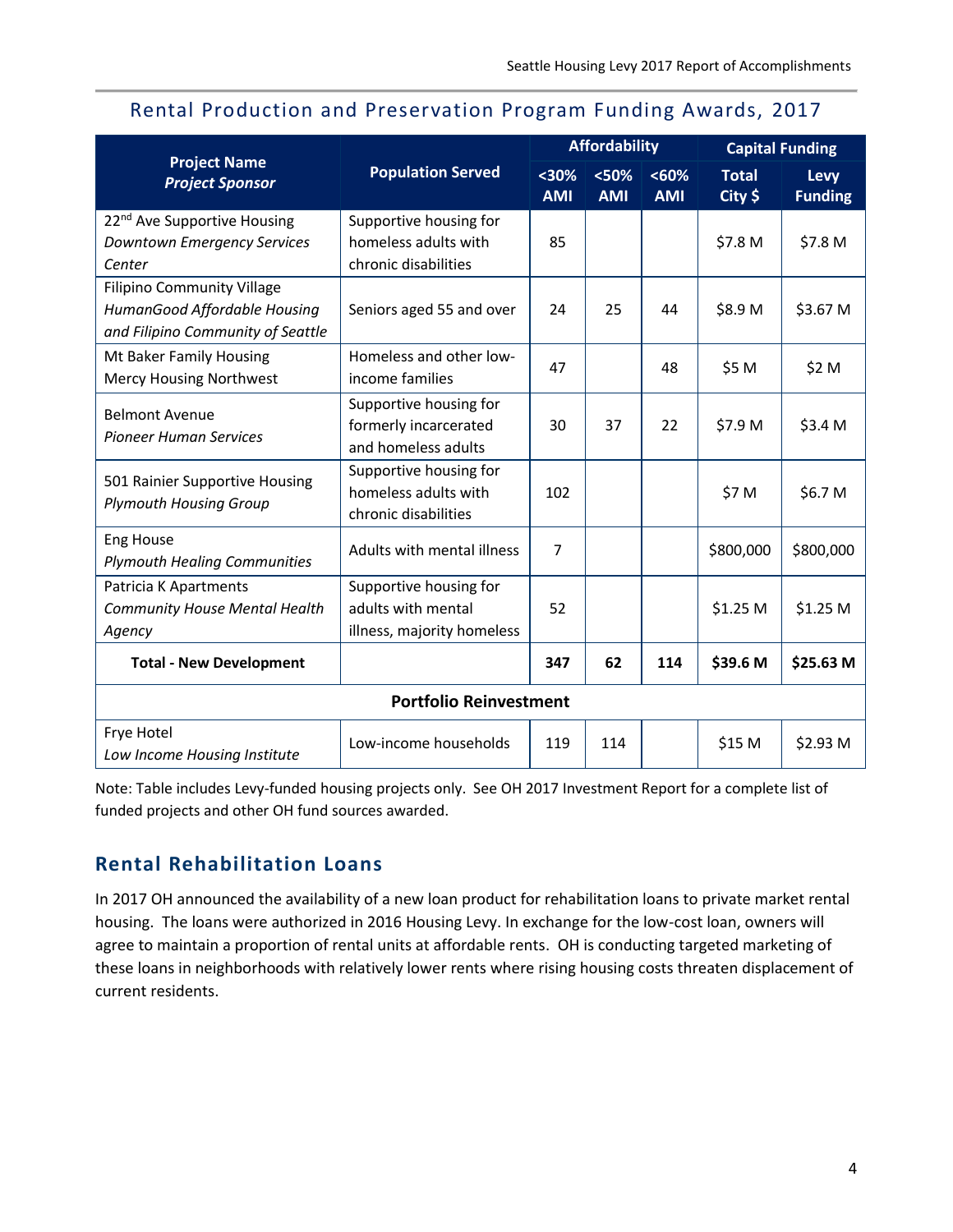## OPERATING & MAINTENANCE PROGRAM

The Operating & Maintenance (O & M) Program provides annual subsidies for buildings that serve extremely low-income and formerly homeless residents who pay very low rents. Levy funds, along with other critical operating subsidies, help ensure the housing is well maintained and financially viable.

• Funds are available only to housing that received 2016 Housing Levy capital funds. O&M funds are matched with other funding for building operations and resident services.



**7-year Goal:** 510 rental units

**O&M awards begin in 2018**

- Funds are awarded the year before the building will begin operations, typically one or two years after capital funding,
- Projects receive a 20-year operating support commitment. Funds are allocated each year to fill the gap between project income and expenses, up to a maximum of \$2,500 per unit in the first year, with adjustments for inflation.

#### **Operating Support Using Seattle Housing Authority Vouchers**

In addition to Levy O & M Program funds, projects that receive Levy capital funding may apply for vouchers from Seattle Housing Authority. SHA has committed 300 Section 8 vouchers to the 2016 Housing Levy, which will be "project-based" to provide ongoing building operating subsidies. SHA funding requirements and timing are comparable to the Levy O & M Program. SHA will allocate additional vouchers to replacement housing at Yesler Terrace that receives Levy capital funding.

#### **2017 Funding Summary**

No funds were awarded in 2017. Projects receiving capital funding for rental housing development in 2017 will be eligible to apply for O&M funds beginning next year.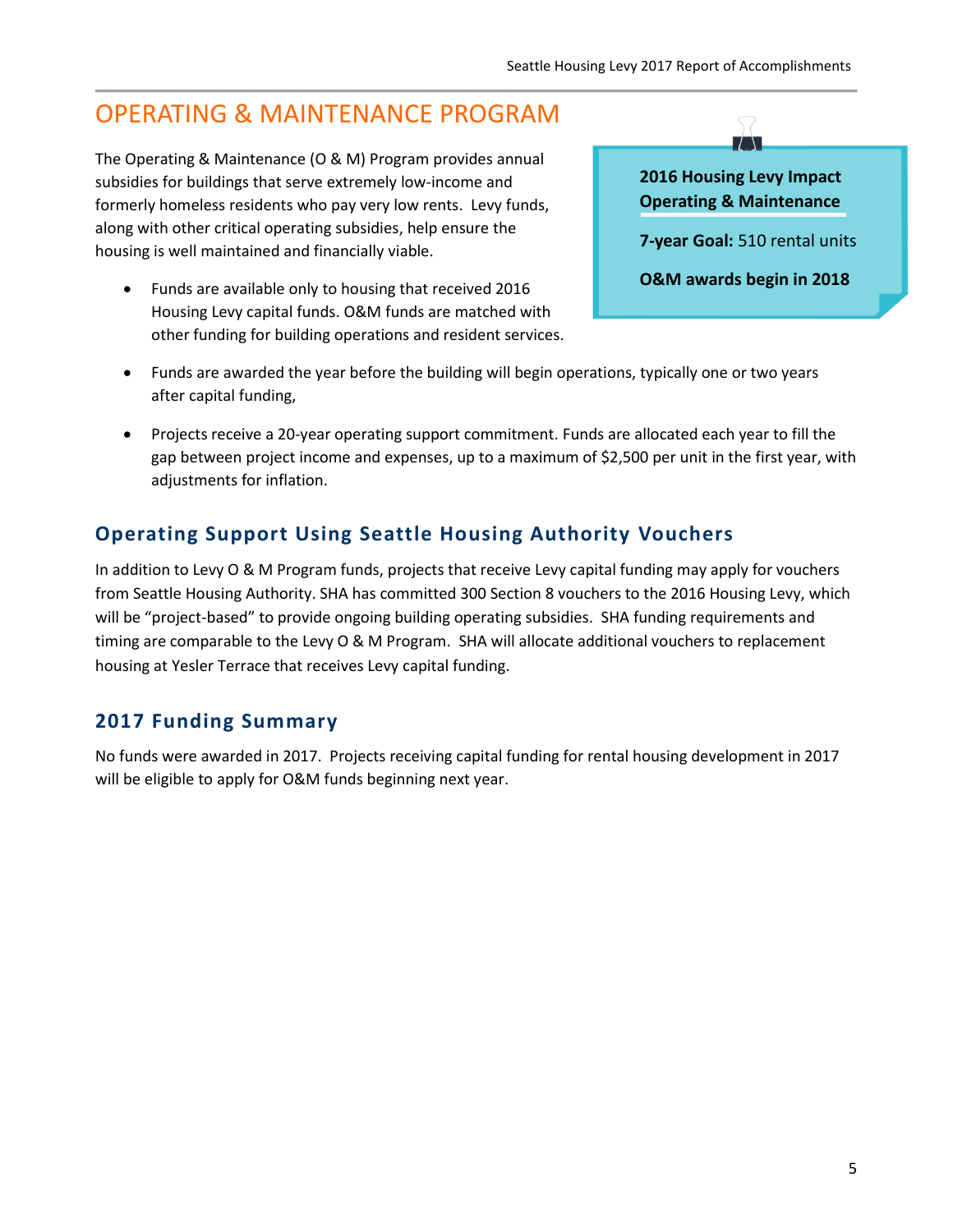## HOMELESSNESS PREVENTION AND HOUSING STABILITY SERVICES PROGRAM

The Homelessness Services Program, administered by the Seattle Human Services Department (HSD), serves families and individuals who are at risk of homelessness or experiencing homelessness.

The program serves households with incomes up to 50% AMI. Levy funding is used for rent assistance, security and utility deposits, move in costs, and rental and utility arrears, and is combined with other funding for case management services.

ń  $\left\lfloor \int_{\mathbb{R}} \right\rfloor$ **2016 Housing Levy Impact Homelessness Services 7-year Goal:** 4,500 households assisted **1 st year Outcome:** 889 households

The program goal is to assist 643 households per year and evaluate their housing stability at 12 and 24 months after case management and rental assistance ends. Contracted agencies offer rich culturally and linguistically relevant services, target services to underserved communities and communities with emerging needs, and provide specialized programs for a range of household types such as young adults, families with children, and single adults. Program activities and performance are monitored with the region's Homelessness Management Information System (HMIS) called Clarity.

Two homeless services programs are funded:

- **Homelessness Prevention**: serves households at imminent risk of homelessness to maintain their housing.
- **Rapid Rehousing**: assists households experiencing homelessness to move into stable housing after living in a car, shelter or a place not meant for human habitation.

#### **2017 Funding Summary**

In 2017, seven community-based nonprofit agencies programs spent \$ 1,153,656 in Housing Levy funds to serve 889 households – including 1,088 adults and 842 children under the age of 18 -- through seven homelessness prevention programs and four rapid rehousing programs.

#### **Homelessness Prevention**

- 629 households assisted
- Average financial assistance: \$1,531 Levy funds per household; \$3,360 total assistance per household (includes all funds administered by HSD)
- Average length of enrollment: 94 days from initial case management appointment until rental assistance and case management ended
- Housing stability: 97% of households did not enter the homeless service system within twelve months after assistance ended<sup>1</sup>

*<sup>1</sup>Based on HMIS data for the 548 households whose assistance ended during 2017.* The *12-month return rate could increase up until 12/31/2018 as this is a full 12 months after the last possible exit in 2017*. *HMIS data captures if a household enters homelessness, i.e., enters emergency shelter, transitional housing, rapid rehousing, or permanent supportive housing.*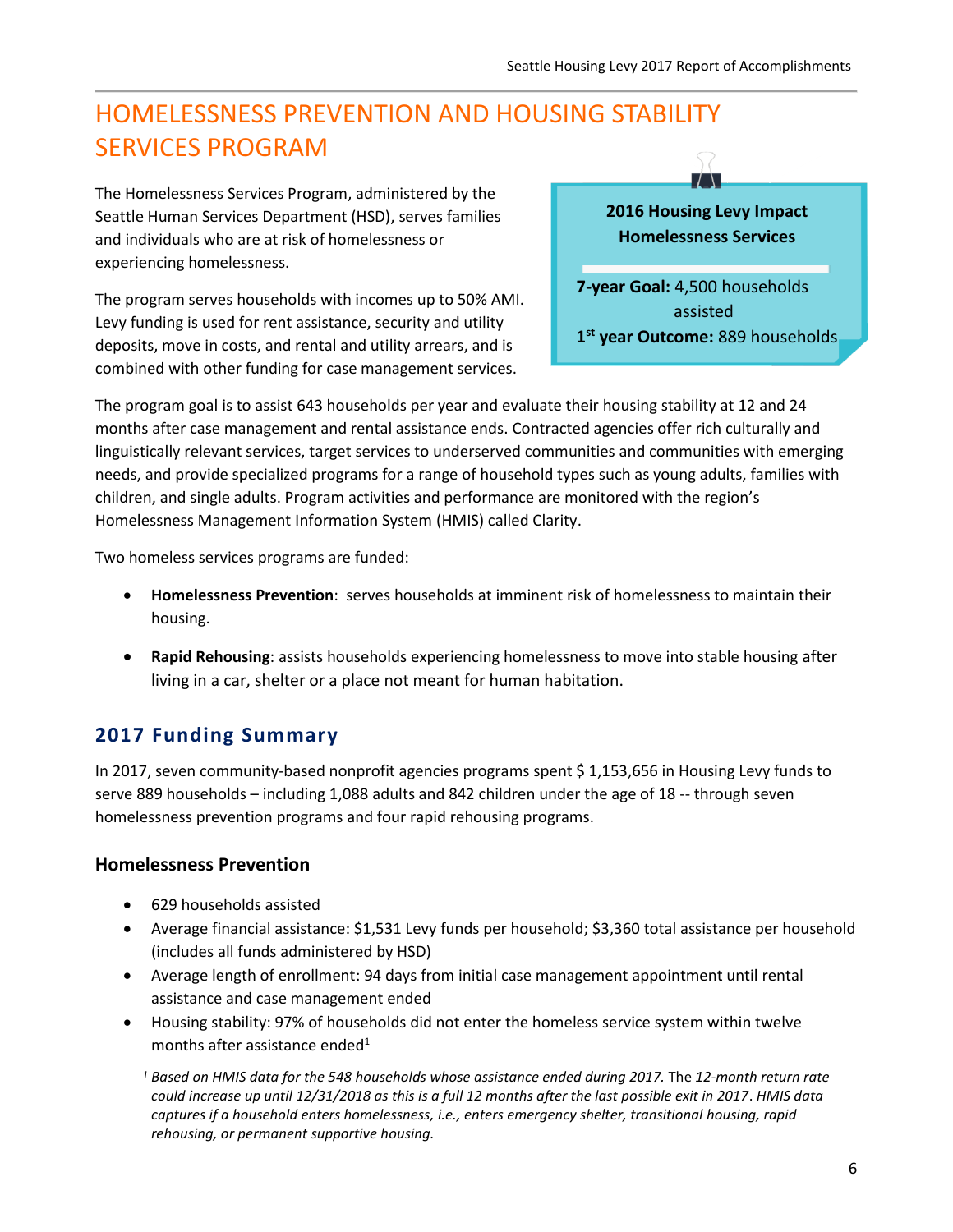#### **Rapid Rehousing**

- 260 households assisted
- Average financial assistance: \$732 Levy funds per household; \$3,934 total assistance per household (includes all funds administered by HSD)
- Average length of enrollment: 200 days from initial case management appointment until rental assistance and case management ended
- Housing stability: 98% did not return to the homeless service system within twelve months after assistance ended <sup>2</sup>

*<sup>2</sup> Based on HMIS data for the 228 households whose assistance ended during 2017. The 12-month return rate could increase up until 12/31/2018 as this is a full 12 months after the last possible exit in 2017*. *Data captures if a household returns to homelessness, i.e,. enters emergency shelter, transitional housing, rapid rehousing, or permanent supportive housing.* 

| <b>Demographic</b><br><b>Information</b> | <b>Homelessness</b><br><b>Prevention</b><br>629 Households | <b>Rapid</b><br><b>Rehousing</b><br><b>260 Households</b> |  |
|------------------------------------------|------------------------------------------------------------|-----------------------------------------------------------|--|
| Households below<br>30% AMI              | 82%                                                        | 64%                                                       |  |
| Households with<br>minor children        | 48%                                                        | 42%                                                       |  |
| People of Color Head<br>of Households    | 83%                                                        | 80%                                                       |  |
| Disabled individuals                     | 34%                                                        | 43%                                                       |  |

#### **2017 Participating Agencies** *Referrals through 2-1-1 and Coordinated Entry for All*

- Interim Community Development Association
- Muslim Housing Services
- Neighborhood House
- Solid Ground
- Wellspring Family Services
- YMCA of Greater Seattle
- YWCA Seattle-King-Snohomish Counties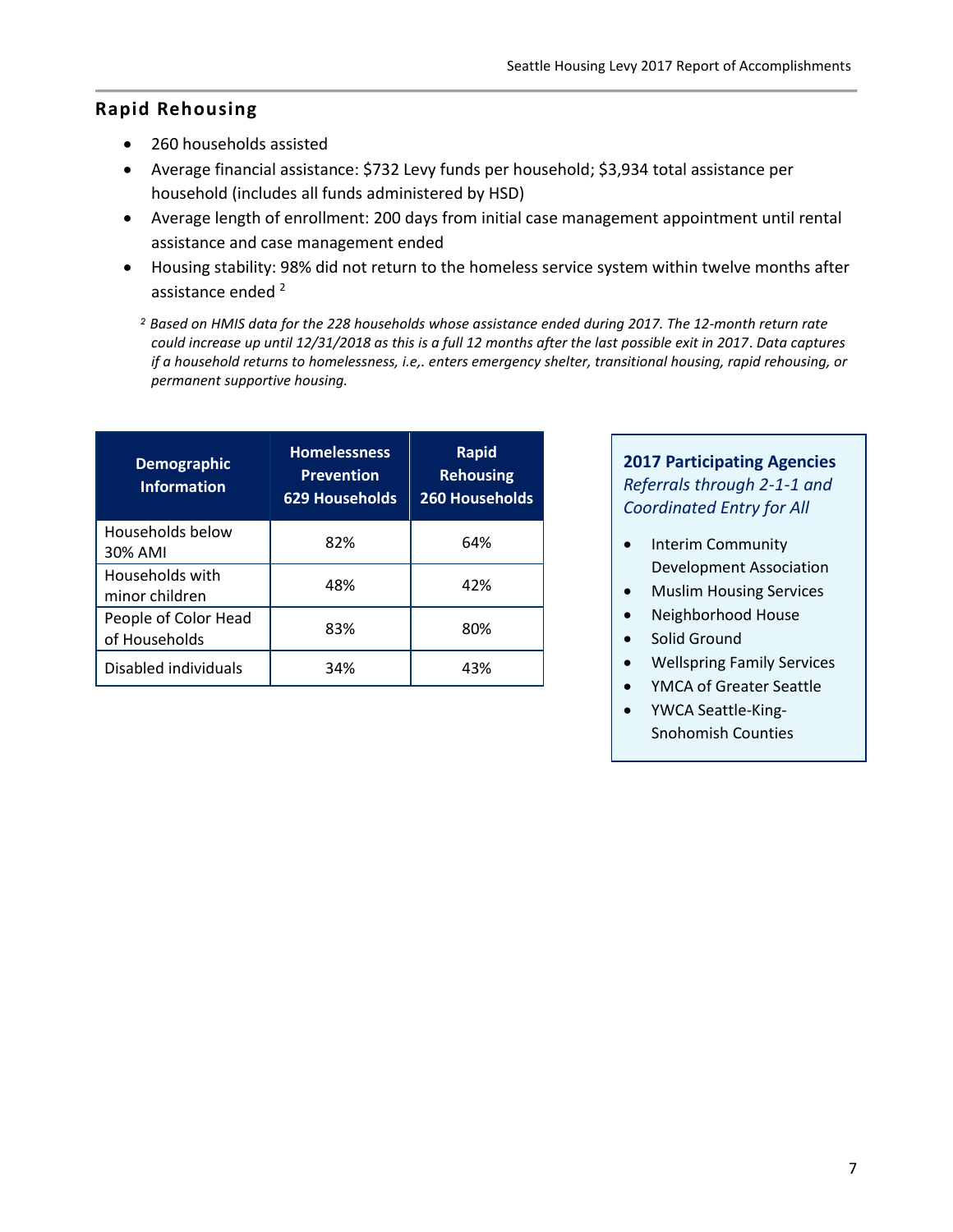## HOMEOWNERSHIP PROGRAM

The Homeownership Program creates and sustains homeownership opportunities for low-income Seattle residents. Approximately \$1.4 million in new funding is available annually, plus funds carried forward from the 2009 Housing Levy and down payment loan repayments from prior housing levies.

Funds support:

#### **2016 Housing Levy Impact Homeownership**

 $\top$  .

**7-year Goal:** 280 households assisted

**1st year Outcome:** 30 households

- **Development:** Acquire or construct homes that are sold to first-time homebuyers with income up to 80% AMI, and are resale-restricted to be available for eligible buyers for a minimum of 50 years
- **Purchase Assistance:** Assist first-time homebuyers with income up to 80% AMI to purchase a home anywhere in Seattle. Buyers access Levy funding through participating nonprofit housing agencies and mortgage lenders. Loans are repaid upon resale or refinancing, and assist additional homebuyers.
- **Home Repair:** New in the 2009 Levy -- Grants to homeowners with income up to 50% AMI who need to make critical home repairs and are unable to access a home repair loan. Repairs improve living conditions, help owners access weatherization grants, and help preserve the home.
- **Foreclosure Prevention:** New in the 2009 Levy -- Assist homeowners with income up to 80% AMI to pay housing-related costs that are necessary to avert foreclosure and remain successfully in their homes and communities.

#### **2017 Funding Summary**

In 2017 the Program allocated funds for two of these activities. Funding will assist 30 households:

- 25 homebuyers purchasing permanently affordable townhomes in two development projects
- 5 low-income homeowners who received grants for urgent home repairs

#### **Homeownership Development**

The number of permanently affordable homeownership homes in Seattle is growing. There are now 193 resale-restricted homes; seven were resold in 2017 at affordable prices to eligible buyers. In 2017 funding was awarded for two new projects:

| <b>Project Name</b><br><b>Project Sponsor</b> | <b>Description</b>                                    | <b>Housing</b><br><b>Units</b> | <b>Levy</b><br><b>Funding</b> |
|-----------------------------------------------|-------------------------------------------------------|--------------------------------|-------------------------------|
| Habitat 35 <sup>th</sup> @ Lake City          | 3-bedroom 1,250 sf permanently affordable             |                                |                               |
| Habitat for Humanity,                         | townhomes affordable to buyers at 30-60% AMI.         | 16                             | $$1.44$ M                     |
| Seattle - King County                         | Buyers must partner and complete sweat equity         |                                |                               |
| Yakima Ave Townhomes                          | 3-bedroom townhomes to be developed on surplus        |                                |                               |
| Edge Developers Inc.                          | City property in Central area, affordable 50 years or |                                |                               |
| and Homestead CLT                             | longer. Working with community partners to            |                                | \$810,000                     |
|                                               | address displacement.                                 |                                |                               |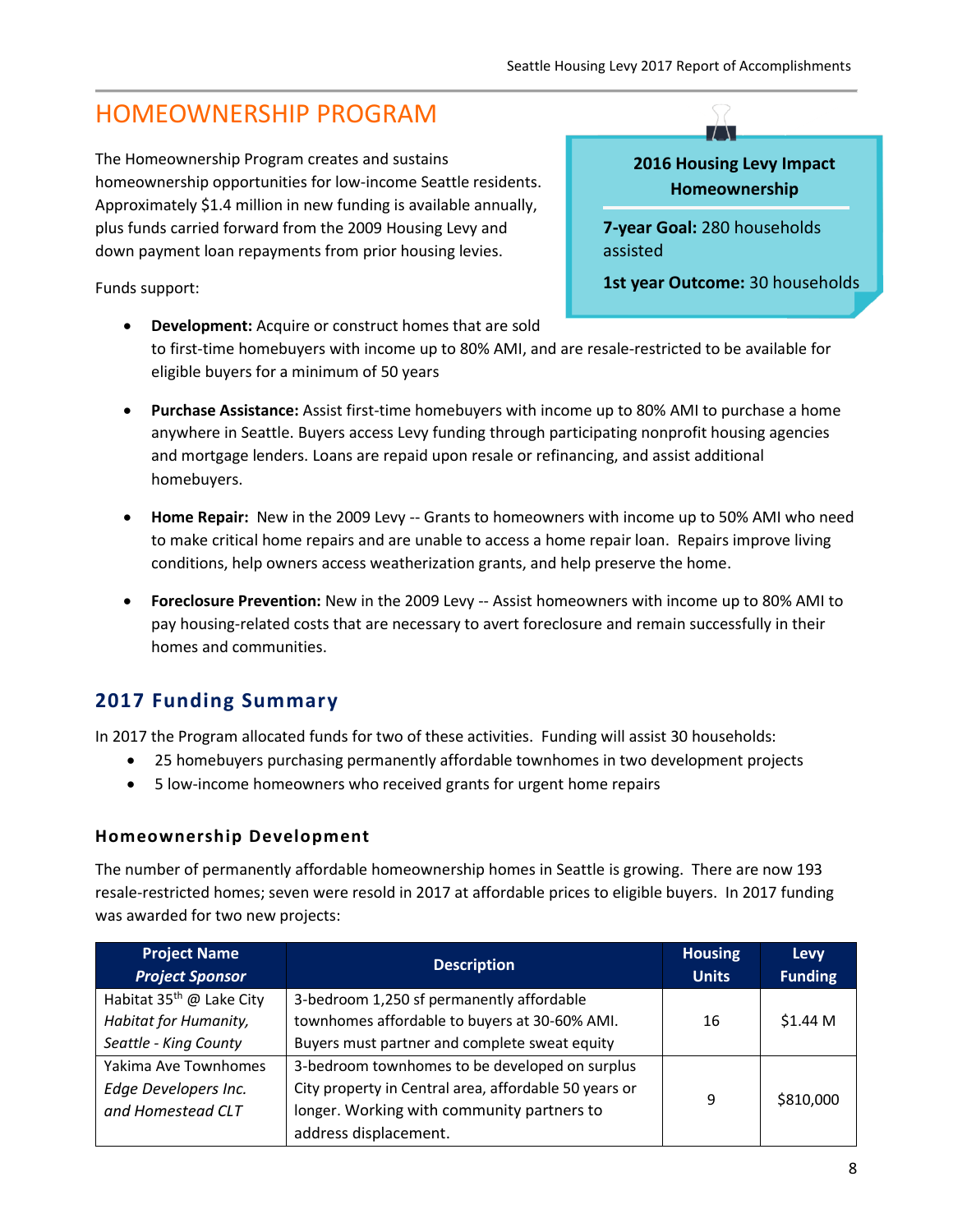#### **Home Purchase Loans**

Lending programs typically provide home purchase loans to eligible buyers over the 12 to 18 months following a Levy funding award. During 2017 the participating lending organizations continued to provide this down payment assistance with funds awarded under the 2009 Housing Levy. Since those loans were attributed to the Program's performance under that prior levy, they are not reported here. As organizations begin to make loans with 2016 Levy funds, OH will report the number of homebuyers assisted based on loan closings during the calendar year.

#### **Home Repair Grants**

OH's Home Repair Program began to offer grants in mid-2017 to low-income homeowners unable to access home repair loans. OH made five grants for a total \$28,360 to fund small, urgent home repairs:

- **Household incomes:** all below 30% AMI
- **Age:** 4 out of the 5 households had at least one household member who was over 60
- **Race/ethnicity** of applicant: 2 Black, 2 White and 1 Asian
- **Average grant**: \$5,672
- **Typical repairs**: hot water tank, new heating system, plumbing repairs, roofing repairs and exterior painting

#### **Foreclosure Prevention**

The Foreclosure Prevention Pilot Program was designed to be administered by an agency selected by OH in 2017. The administrator will create effective partnerships with housing counselors, City departments, King County and community groups to identify at-risk homeowners early in the foreclosure process and deliver information on available resources. The administrator will qualify eligible borrowers and make loans to cover the eligible costs such as delinquent mortgage payments, property taxes, and homeowner association dues.

Through a competitive process, OH selected HomeSight, a nonprofit community development association based in Southeast Seattle, as administrator. The Pilot Program's goal is to assist 20 low-income homeowners over a two-year period. An evaluation will be conducted, and the program may be extended.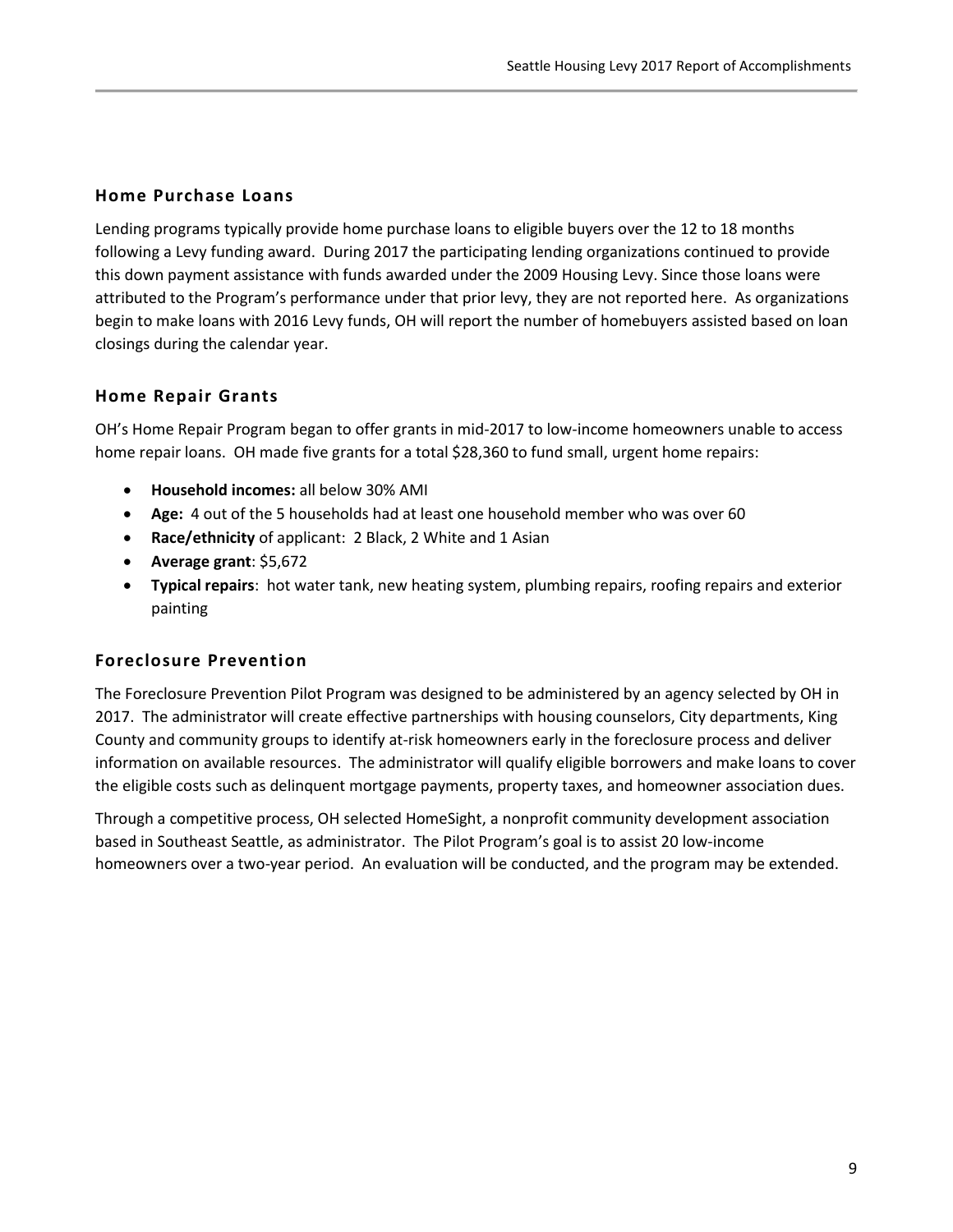## ACQUISITION AND PRESERVATION PROGRAM

The Acquisition and Preservation Program provides short-term financing for strategic acquisition of sites for low-income housing development or preservation. Loan terms up to five years allow for strategic planning for use of the site, community engagement, formation of development partnerships, and identification of fund sources for housing and other building uses.



The Housing Levy authorized up to \$30 million for A & P Program loans, using funds from other Housing Levy programs

not yet needed for planned projects. The Program does not have a housing production goal; instead, housing production outcomes are tracked at the time permanent financing is awarded by the Rental or Homeownership program.

- Loans can be made for land or buildings, including occupied buildings where low-income residents are at risk of displacement, and can support rental or ownership housing.
- Project sponsors must demonstrate that acquisition financing is necessary for the project to proceed, and a high likelihood that permanent financing can be secured within five years.
- The loans are repaid with permanent project financing, using City and non-City sources, producing housing with long-term affordability.

#### **2017 Funding Summary**

The program made three loans totaling \$10.54 million in 2017:

| <b>Project Name</b><br><b>Project Sponsor</b>                                 | <b>Description</b>                                                                                                     | <b>Housing</b><br><b>Units</b> | Loan<br><b>Amount</b> | <b>Status</b>                                                 |
|-------------------------------------------------------------------------------|------------------------------------------------------------------------------------------------------------------------|--------------------------------|-----------------------|---------------------------------------------------------------|
| Judkins Junction<br><b>Community House</b><br><b>Mental Health Agency</b>     | Studios, 1-bedroom and 2-<br>bedroom apartments for<br>families and individuals up<br>to 60% AMI                       | 74                             | \$2.7 M               | Loan outstanding<br>OH permanent financing<br>awarded 12/2017 |
| Mt Baker Family<br><b>Housing</b><br><b>Mercy Housing</b><br><b>Northwest</b> | 1-, 2- and 3-bedroom<br>apartments, half at 30% AMI<br>set-aside for homeless<br>families, half at 60% AMI             | 94                             | \$3.34 M              | Loan outstanding<br>OH permanent financing<br>awarded 12/2017 |
| Africatown Plaza<br>Capitol Hill Housing and<br>Africatown CLT                | Rental housing, potential<br>homeownership component<br>Potential ground floor uses:<br>retail, nonprofit office space | 134                            | \$4.5 M               | Loan outstanding                                              |
| <b>Total</b>                                                                  |                                                                                                                        | 303                            | \$10.54 <sub>M</sub>  |                                                               |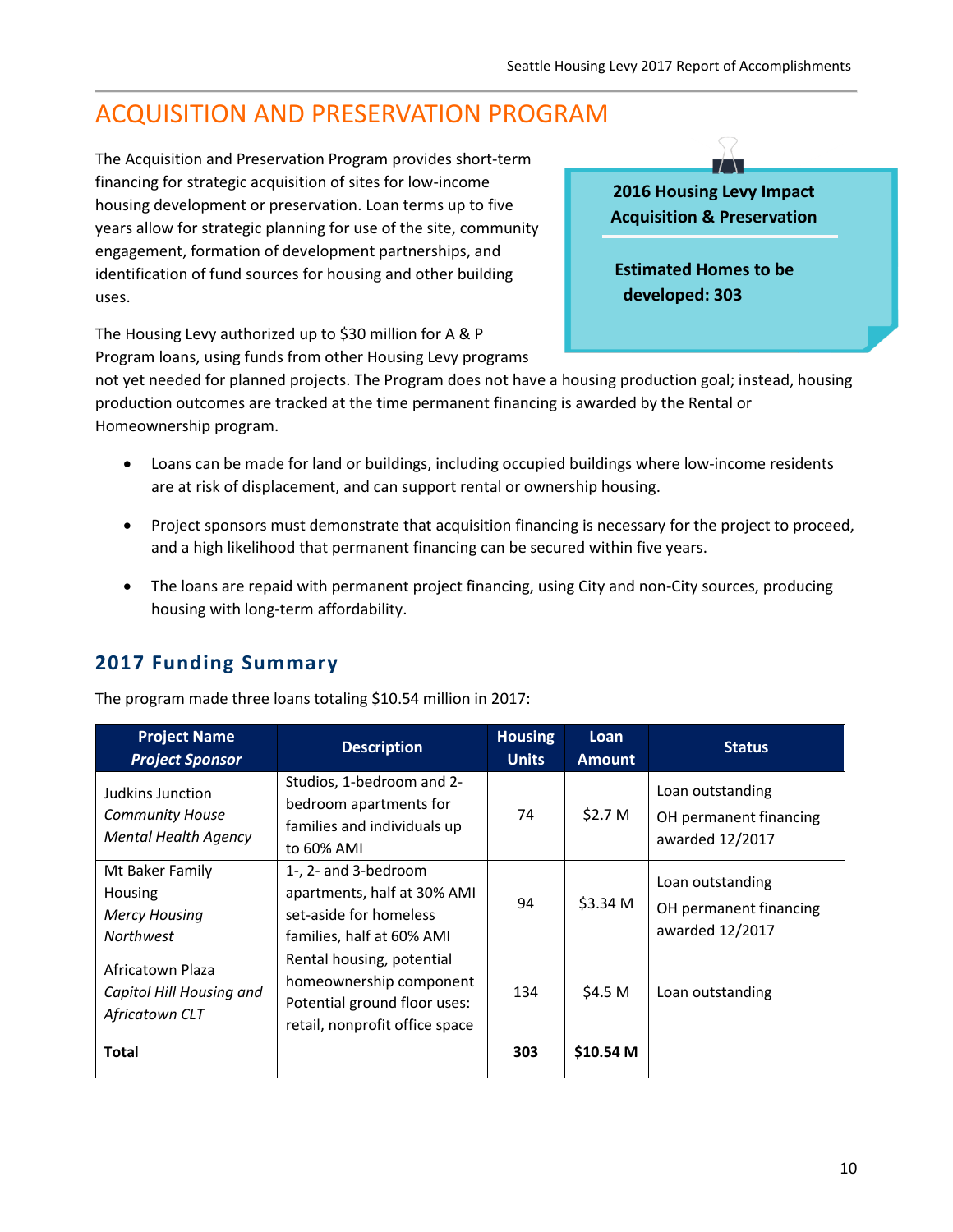## LEVY FUNDING POLICIES AND ADMINISTRATION

#### **Administrative and Financial Plan**

Housing Levy programs are guided by policies in the Levy Administrative and Financial Plan adopted by the City Council every two years. The A & F Plan is prepared by the Office of Housing, with the participation of the Department of Human Services and the Housing Levy Oversight Committee, and the involvement of community members and stakeholders for each of the Levy programs.

#### **Allocation of Levy Funds**

All Levy programs award funds through a competitive application process. The Rental Production and Preservation funds are awarded via a Notice of Fund Availability (NOFA) along with other housing funds administered by OH. Homeownership funds are also awarded to housing development projects and mortgage lending programs through a competitive NOFA process.

When a publicly owned site is available for affordable housing development, Rental and Homeownership funds may be awarded through a site-specific Request for Proposal. The competitive RFP selects the developer for the site and awards OH development funding. The RFP may be conducted jointly with another public agency, such as King County or Sound Transit, that is making the property available.

For the Acquisition and Preservation Program, applicants submit project proposals on a rolling basis rather than a set deadline, enabling project sponsors to take advantage of market opportunities. As these shortterm loans are repaid, the funds are made available as permanent financing via the other Levy programs.

Levy Operating & Maintenance Funds are made available in a combined NOFA led by King County along with other sources that support building operations, rental assistance, housing-based services and other housing assistance. This coordinated funding approach helps to maximize the operating and services funding that can be secured, enabling Levy-funded housing to serve extremely low-income and homeless people.

Homelessness Prevention and Housing Stability Services Program funds are administered by the Seattle Human Services Department, which selects service providers via a competitive Request for Investment process. The selected agencies assist households who are homeless or at risk of homelessness by providing housing stability services and making rent payments directly to the housing owner.

#### **Housing Levy Oversight Committee**

A Housing Levy Oversight Committee is appointed by the Mayor and City Council to monitor the progress of Levy programs. The Oversight Committee reports to the Mayor and Council and the public regarding program accomplishments, and makes recommendations for policy changes in the Administrative and Financial Plan. The Oversight Committee typically meets quarterly and is staffed by the Office of Housing.